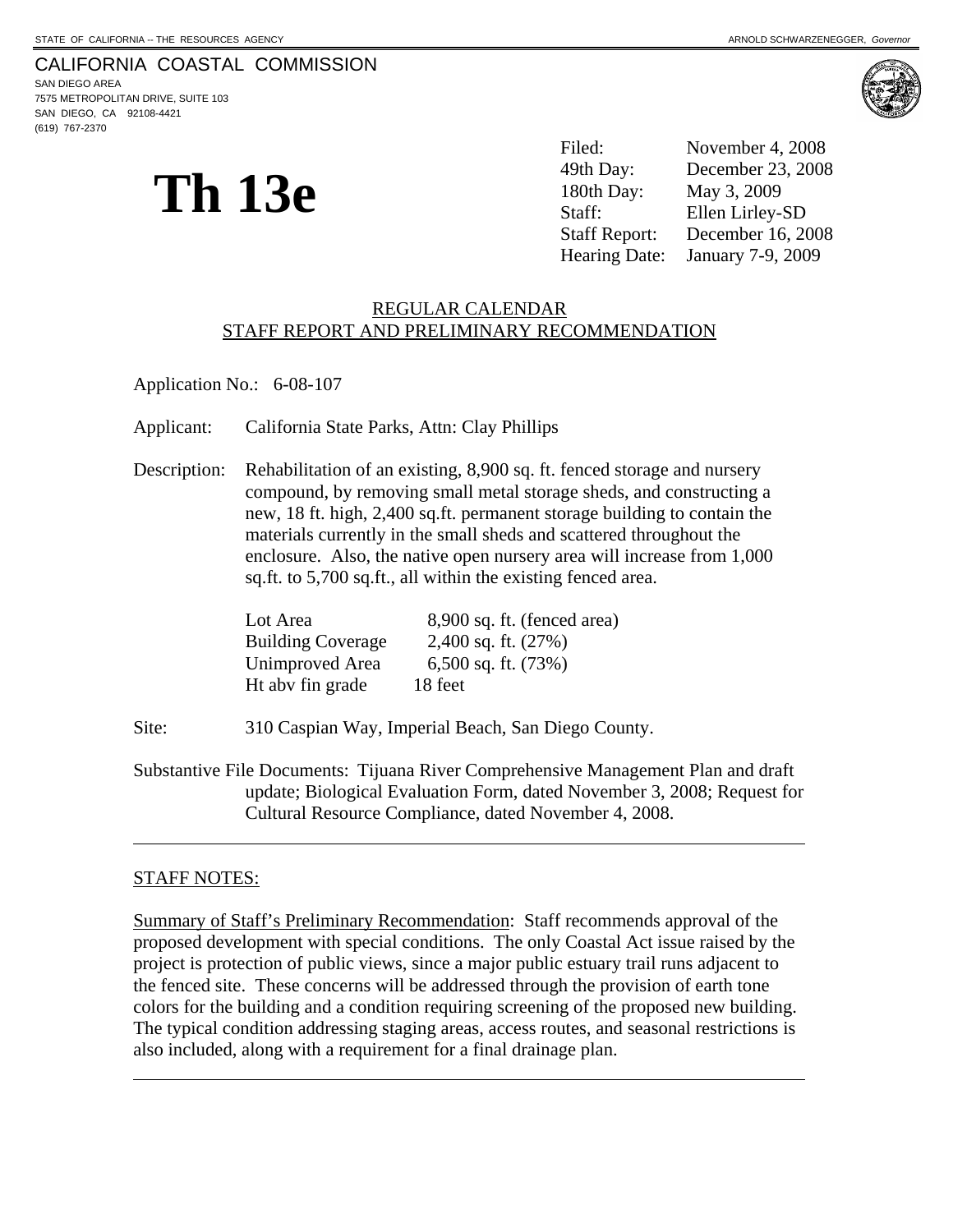## I. PRELIMINARY STAFF RECOMMENDATION:

The staff recommends the Commission adopt the following resolution:

## **MOTION:** *I move that the Commission approve Coastal Development Permit No. 6-08-107 pursuant to the staff recommendation.*

## **STAFF RECOMMENDATION OF APPROVAL:**

Staff recommends a **YES** vote. Passage of this motion will result in approval of the permit as conditioned and adoption of the following resolution and findings. The motion passes only by affirmative vote of a majority of the Commissioners present.

## **RESOLUTION TO APPROVE THE PERMIT:**

The Commission hereby approves a coastal development permit for the proposed development and adopts the findings set forth below on grounds that the development as conditioned will be in conformity with the policies of Chapter 3 of the Coastal Act. Approval of the permit complies with the California Environmental Quality Act because either 1) feasible mitigation measures and/or alternatives have been incorporated to substantially lessen any significant adverse effects of the development on the environment, or 2) there are no further feasible mitigation measures or alternatives that would substantially lessen any significant adverse impacts of the development on the environment.

## II. Standard Conditions.

See attached page.

#### III. Special Conditions.

The permit is subject to the following conditions:

## 1. Visual Resources. **PRIOR TO THE ISSUANCE OF THE COASTAL DEVELOPMENT PERMIT,** the applicant shall submit to the Executive Director for review and written approval, final plans for screening the proposed storage structure from views of the facility from the nearby public access trail in the reserve. The plans shall include any, or all, of the following to screen the structure to the greatest extent possible:

- the structure shall be of earth-toned materials or painted with earth-tone colors;
- the chain-link fence shall include slats to block views of the lower six feet of the proposed structure;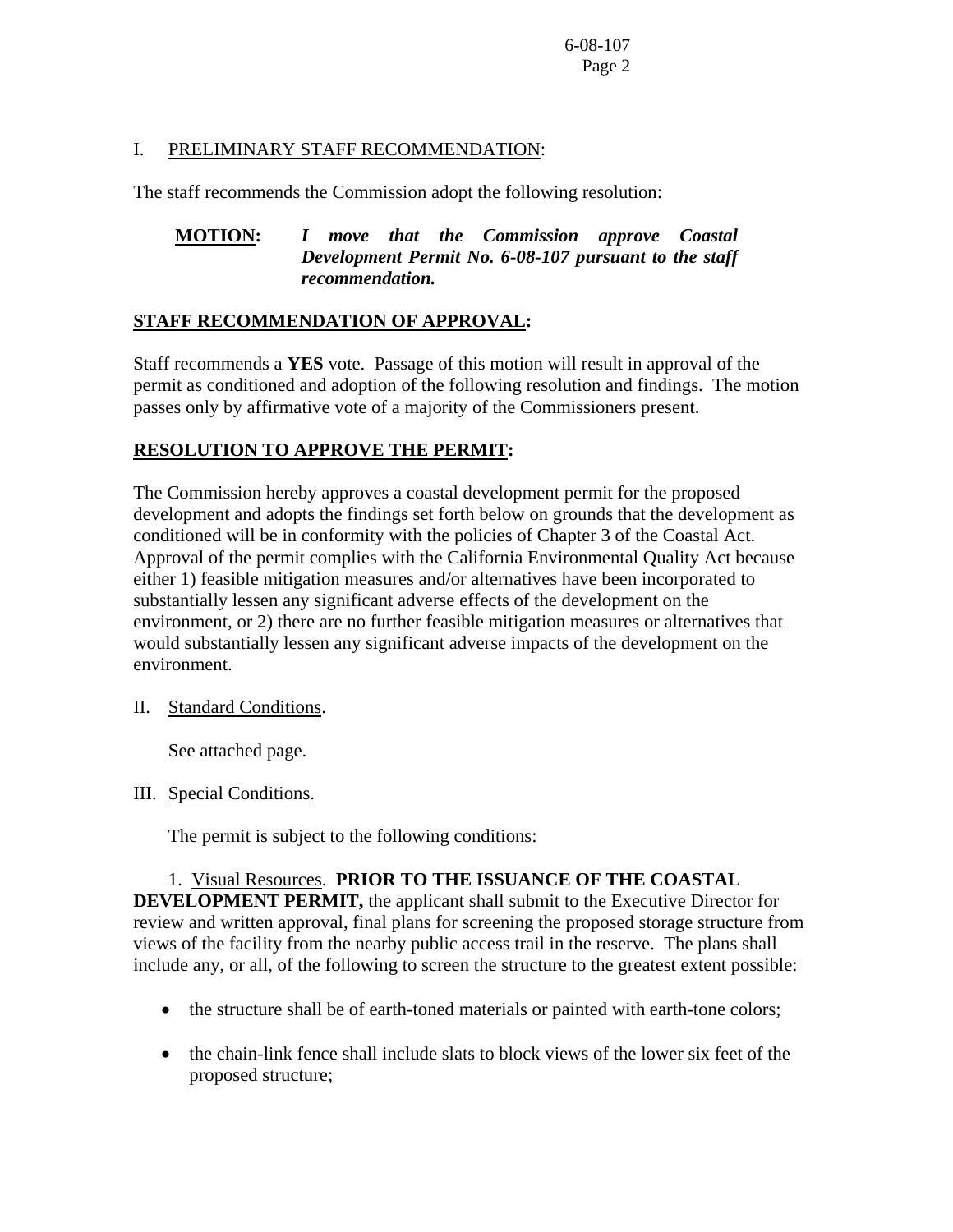- unvegetated or minimally vegetated areas outside the fence shall be vegetated with native upland species; and
- landscaping may be used to minimize views of the proposed structure, such as vines along the fence itself, or perimeter trees or shrubs. If landscaping is used inside the fence, the following parameters apply:

a. All landscaping shall be drought-tolerant, native, and non-invasive plant species. No plant species listed as problematic and/or invasive by the California Native Plant Society, the California Exotic Pest Plant Council, or as may be identified from time to time by the State of California shall be employed or allowed to naturalize or persist on the site. No plant species listed as 'noxious weed' by the State of California or the U.S. Federal Government shall be utilized within the property.

b. Rodenticides containing any anticoagulant compounds (including, but not limited to, Warfarin, Brodifacoum, Bromadiolone or Diphacinone) shall not be used.

The permittee shall undertake the development in accordance with the approved screening plans. Any proposed changes to the approved plans shall be reported to the Executive Director. No changes to the plans shall occur without a Commission-approved amendment to the permit unless the Executive Director determines that no such amendment is legally required.

 2. Staging Areas/Construction Timing. **PRIOR TO THE ISSUANCE OF THE COASTAL DEVELOPMENT PERMIT,** the applicant shall submit to the Executive Director for review and written approval detailed plans incorporated into the construction bid documents for the location of staging areas and of access corridors to the construction sites. The plans shall include, at a minimum, the following:

a. No storage of equipment, construction materials, or excavated materials shall occur within wetlands or native vegetation areas or on any public trail. Any stockpiles of graded spoils shall be located away from drainage courses, covered at all times, and contained with runoff control measures, until exported from the site to a City of San Diego landfill.

 b. Storage and staging areas shall be located in a manner that has the least impact on pedestrian and bicycle traffic along the public trail system of the Tijuana Estuary.

c. Unless authorized by the California Department of Fish and Game (DFG) or the U.S. Fish & Wildlife Service (Service), no work shall occur during the breeding seasons of any threatened or endangered avian species nesting in the vicinity, between February  $15<sup>th</sup>$  to September  $15<sup>th</sup>$  of any year.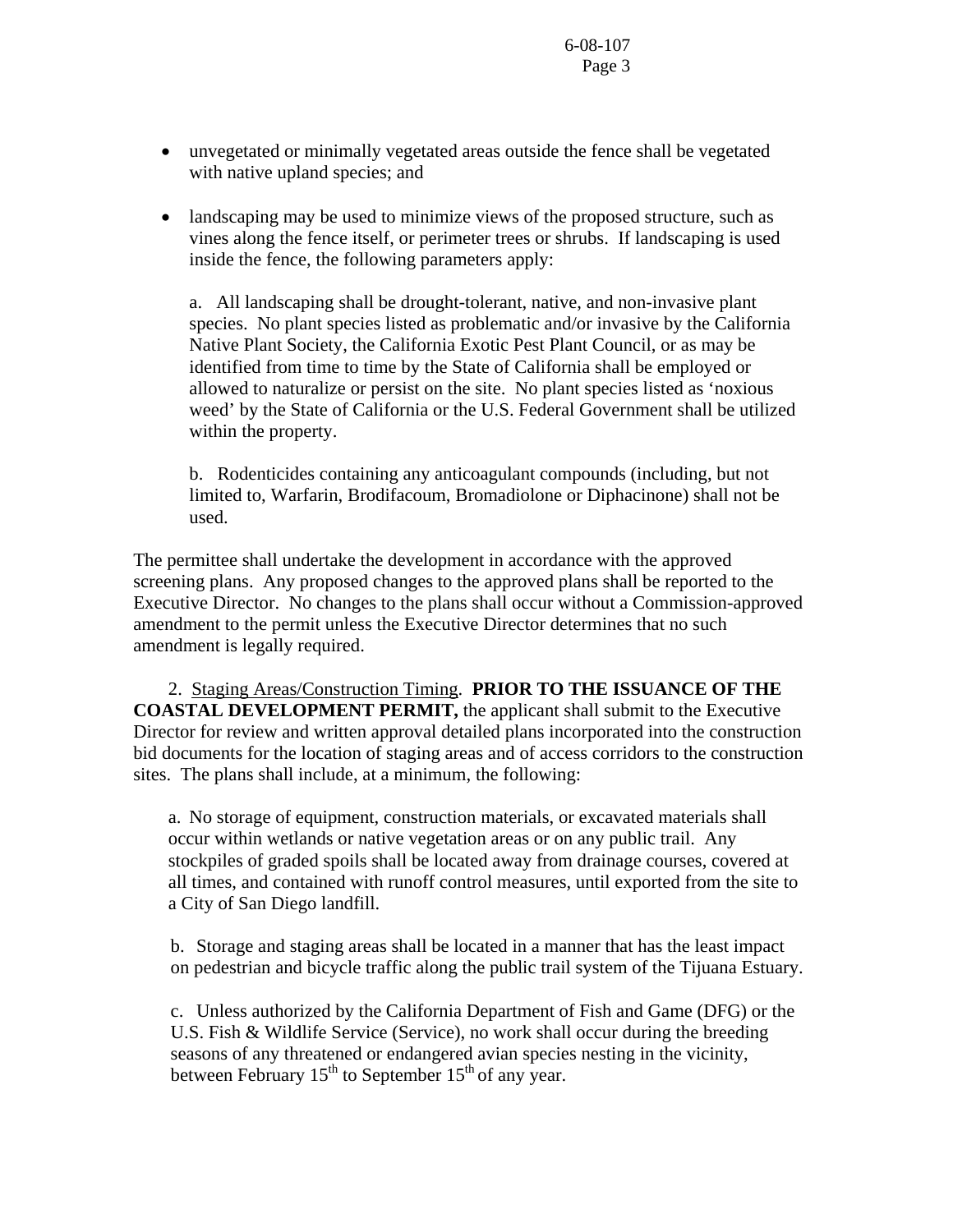d. The applicant shall submit evidence that the approved plans/notes have been incorporated into construction bid documents. Staging site(s) shall be removed and/or restored immediately following completion of the development; any excavated materials must be stored outside of wetlands and native vegetation areas.

The permittee shall undertake the development in accordance with the approved plans. Any proposed changes to the approved plans shall be reported to the Executive Director. No changes to the plans shall occur without a Coastal Commission approved amendment to this coastal development permit unless the Executive Director determines that no amendment is legally required.

#### 3. Drainage Plan. **PRIOR TO ISSUANCE OF THE COASTAL**

**DEVELOPMENT PERMIT**, the applicant shall submit to the Executive Director for review and written approval, a drainage and runoff control plan documenting that the runoff from the roof of the new storage structure will be collected and directed into pervious areas on the site (landscaped areas) for infiltration and/or percolation in a nonerosive manner, prior to being conveyed off-site.

The permittee shall undertake the development in accordance with the approved plans. Any proposed changes to the approved plans shall be reported to the Executive Director. No changes to the plans shall occur without a Coastal Commission approved amendment to this coastal development permit unless the Executive Director determines that no amendment is legally required.

#### IV. Findings and Declarations.

The Commission finds and declares as follows:

 1. Detailed Project Description. The applicant is proposing to remove several metal storage containers (typical prefab backyard sheds) within an existing, fenced, 8,900 sq.ft. storage/nursery compound just southeast of the Tijuana River National Estuarine Research Reserve Visitor Center. A small nursery (1,000 sq.ft.) occupies a portion of the site, but most of the site now contains gardening equipment, tables, boats, lumber and piping, among other things, lying out in the open within the fenced enclosure. The applicant proposes to construct a permanent, 2,400 sq.ft., 18-foot high storage building at the back of the enclosure to hold everything in the existing metal storage sheds, as well as the other items in the compound. The nursery portion will then be expanded to fill most of the remaining area, occupying 5,700 sq.ft. The existing six-foot perimeter chain-link fence will be replaced, in place and in kind. Although the proposal does not include paving any portion of the site, Special Condition #3 requires a plan demonstrating that all runoff from the proposed storage building will be directed into pervious surfaces for filtration purposes.

The Tijuana River National Estuarine Research Reserve comprises approximately 1,500 acres in various public and private ownerships, and is a component of the National Estuarine Research Reserve system established as part of the Coastal Zone Management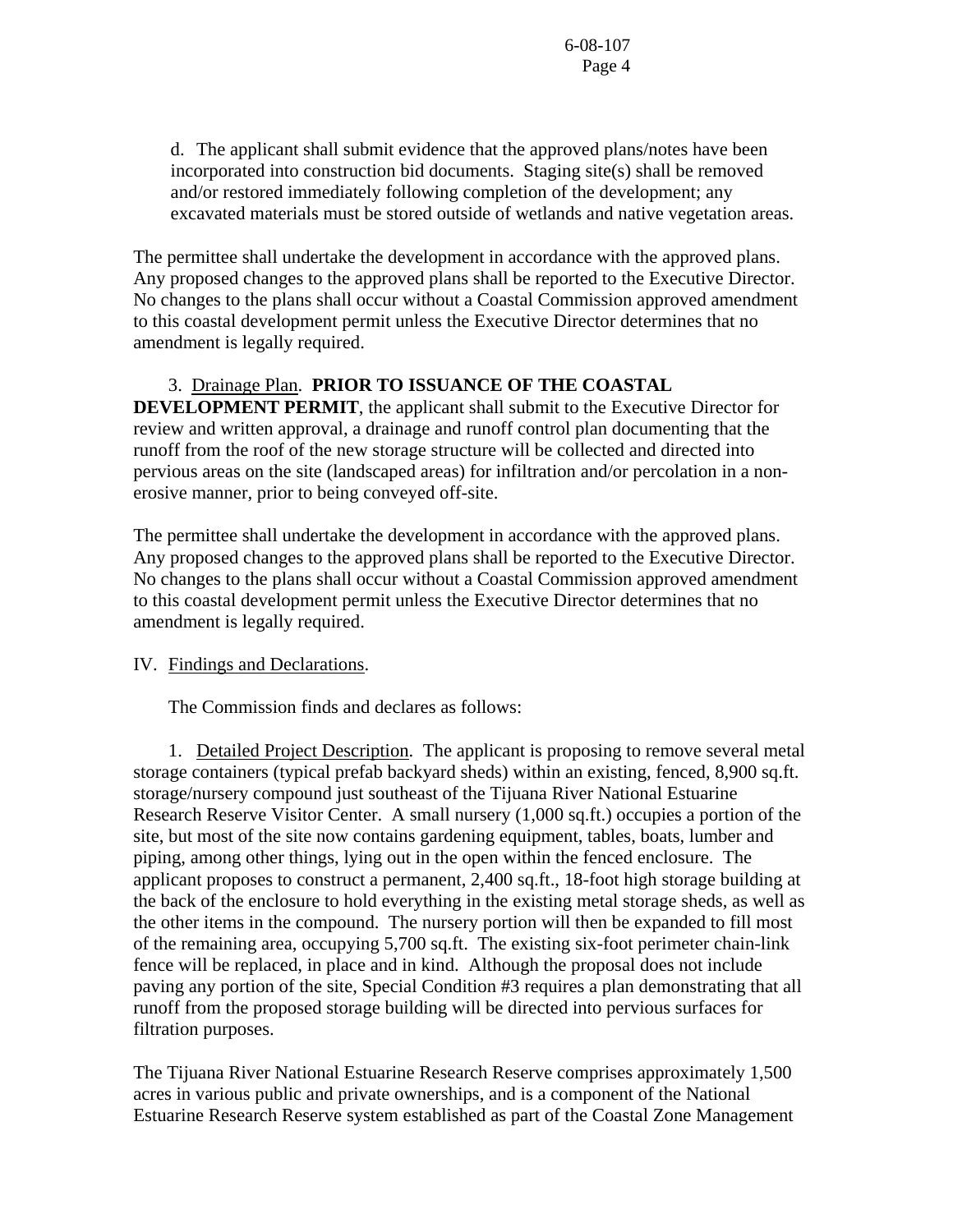Act. The primary purpose of the system is to enhance scientific and public understanding of estuaries and contribute to improved estuarine management. A number of programs are run from the Visitor Center complex, of which the subject site is an accessory part. It contains equipment to maintain various facilities and grows native plants for restoration purposes. Estuarine programs include research, monitoring of the resources, public education, some public recreational use of the resources, and restoration and preservation of the resources.

The rehabilitated storage/nursery development is located to the southeast of the existing office/maintenance building, and is completely within the Coastal Commission's area of original permit jurisdiction, although northerly portions of the existing office/ maintenance building are within the coastal development permit jurisdiction of the City of Imperial Beach. Moreover, the actual property ownership for the proposed State Park improvements is Federal lands leased to State Parks. Thus, Chapter 3 of the Coastal Act is the legal standard of review, with the Tijuana River Comprehensive Management Plan used as guidance. The proposed improvements are consistent with the Tijuana River Comprehensive Management Plan, which calls for increased storage space to facilitate visitor services and maintenance operations.

 2. Visual Resources. The following policy of the Coastal Act addresses visual resources, and states, in part:

#### **Section 30251**

 The scenic and visual qualities of coastal areas shall be considered and protected as a resource of public importance. Permitted development shall be sited and minimize the alteration of natural land forms, to be visually compatible with the character of surrounding areas, and, where feasible, to restore and enhance visual quality in visually degraded areas...

The subject site is located within the Tijuana River National Estuarine Research Reserve. The overall site includes the visitor center, an office/maintenance building (which is accessory to the visitor center), a public parking lot for visitor center guests and employees, an outdoor amphitheatre, and a storage/nursery facility. A system of public trails leads away from the visitor center in several directions, with a main trail running south of the subject structure, leading east into a residential part of the City of Imperial Beach. The estuary itself is located west and south of the site and includes both uplands and wetlands. North of the site, there is existing residential development, in the form of a large condominium complex, and public sports fields are located immediately adjacent to the northeast. In the past, residents of the condominium complex have registered complaints regarding improvements to the office/maintenance structure, based on potential impacts to their private views of the estuary.

The proposed 2,400 sq.ft. storage building is only eighteen feet tall, but that is significantly higher than the little sheds on the property now, which typically range from six to eight feet in height. The applicant maintains that a smaller structure would be too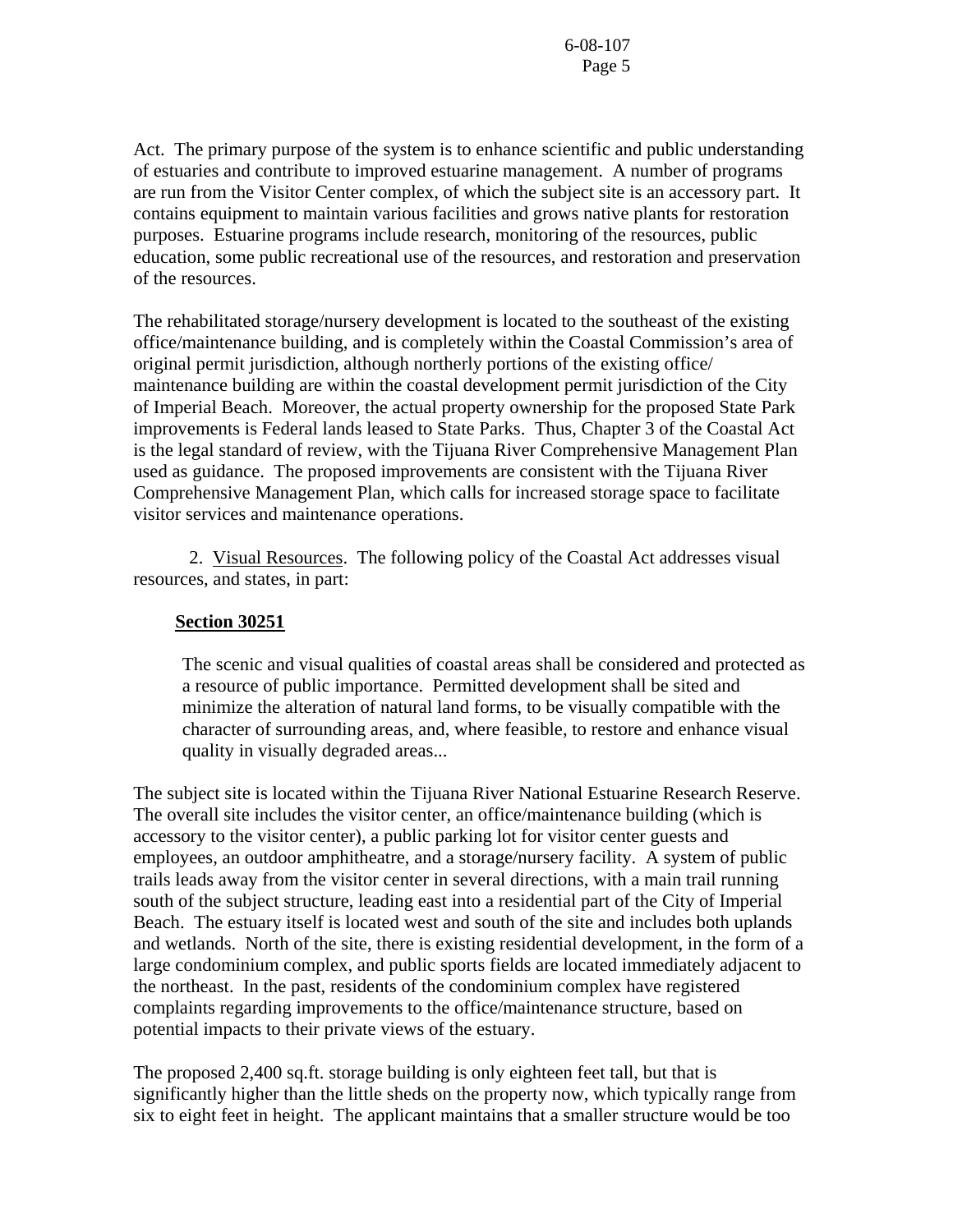little to hold all the needed supplies and equipment currently on the site, and said a larger building would better suffice, but they don't want to expand beyond the existing fenced perimeter, which would bring them closer to the estuary resources. In addition, a flat roof, which would lower the height of the structure somewhat, would not allow for muchneeded storage room under the proposed peaked roof.

Although some private views from the condominiums and ball fields may be somewhat affected with the proposed structure, the Commission's concern is with public views from the many trails around and through the estuary, one of which is immediately south of the fenced compound. The existing public views towards the storage/nursery area will be significantly different than the existing appearance of the site as viewed from the public trail system, as there will be an 80-foot x 30-foot structure at the back of the site. Although the proposed structure will be prominent in the viewshed, the remainder of the site will be much more vegetated, since the native plant nursery will expand to fill the majority of the site and replace the current view of unorganized equipment and materials of all sorts. Thus, in some ways, the views of the site will actually improve.

The Commission finds the proposed new amenities are necessary for the safe storage of state equipment and supplies, but is conditioning the permit to minimize views of the new, bigger structure to the extent possible. Special Condition #1 requires the applicant to submit final plans for screening the structure from views on the public trails to the greatest degree possible. It includes several requirements to achieve this purpose, including appropriate color treatments of the structure, making the chain-link fence less transparent by using slats, increasing the vegetative cover surrounding the compound and potentially using trees or shrubs inside the compound perimeter to partially screen the storage building. Although most of the compound outside the building will be used as a native plant nursery, these plants will be removed periodically for use in restoration and mitigation projects, such that their height may never exceed that of the perimeter fence.

In summary, the proposed storage structure is much larger and taller than any structures currently on the site. However, the existing garden sheds will all be removed, and all the uncovered equipment and supplies lying about the compound will be moved into the new building. With the compound "cleaned up" in this manner, a much larger portion of it can be devoted to nursery uses. Regardless of these improvements to the viewshed, the size of the proposed structure will still be a prominent feature from the public estuary trails, especially the one trail closest to it. A condition is added requiring an assortment of mitigations to screen the structure and make it less prominent. In addition, the existing condominium development, and its landscaping, north/northwest of the storage site is taller than the proposed shed, and is already a prominent feature from certain parts of the trail, and will form a backdrop to the new development from some angles. The Commission, therefore, finds the proposed development, as conditioned, consistent with Section 30251 of the Act.

 3. Public Access. Many policies of the Coastal Act address the provision, protection and enhancement of public access opportunities, particularly access to and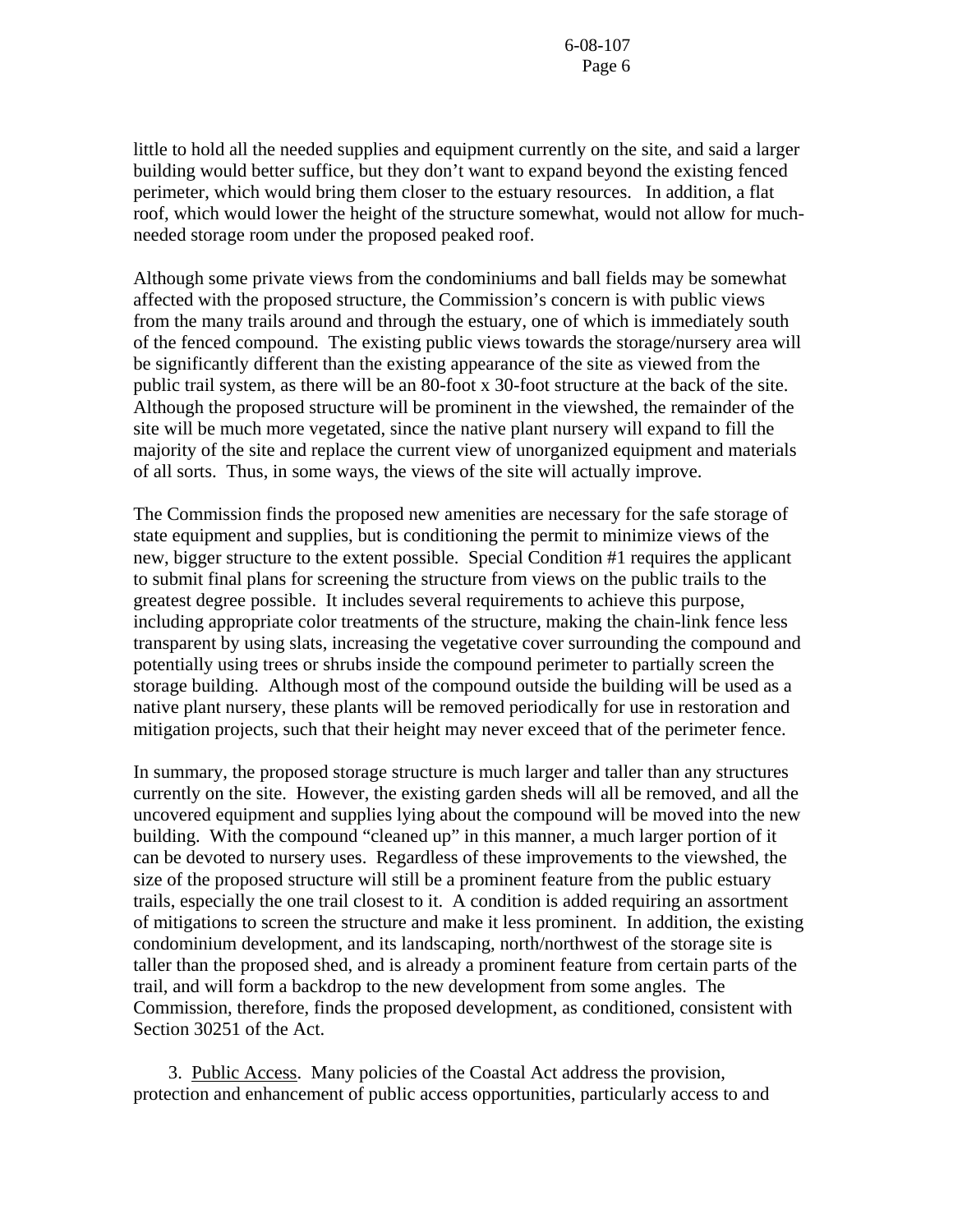along the shoreline. For the subject site, the following policies are most applicable, and state, in part:

#### **Section 30210**

 In carrying out the requirement of Section 4 of Article X of the California Constitution, maximum access, which shall be conspicuously posted, and recreational opportunities shall be provided for all the people consistent with public safety needs and the need to protect public rights, rights of private property owners, and natural resource areas from overuse.

#### **Section 30213**

 Lower cost visitor and recreational facilities shall be protected, encouraged, and, where feasible, provided. Developments providing public recreational opportunities are preferred.

#### **Section 30223**

 Upland areas necessary to support coastal recreational uses shall be reserved for such uses, where feasible.

#### **Section 30604**

 … (c) Every coastal development permit issued for any development between the nearest public road and the sea or the shoreline of any body of water located within the coastal zone shall include a specific finding that the development is in conformity with the public access and public recreation policies of Chapter 3 (commencing with Section 30200). …

The project site is located between the sea (estuary) and first coastal road. There is no beach or other active recreational amenity at the site, although community sports fields exist to the north and east. However, the estuary resources provide opportunities for passive recreation, such as hiking and bird-watching, and the visitor center includes a variety of displays, exhibits and programs for public enjoyment and education. These existing amenities and activities will not be adversely affected by the proposed development, since the storage/nursery compound is not visible from the Visitor Center itself, and will not extend beyond the existing fenced area. Thus, it will not interfere with normal visitor center operations. The whole purpose of the storage/nursery area is to support the activities of the visitor center and estuary (including its maintenance and restoration), which receives visitors from around the world and is considered a significant public resource.

However, due to the nearness of the estuary resources and the public trails, Special Condition #3 specifies that staging areas and access corridors cannot interfere with public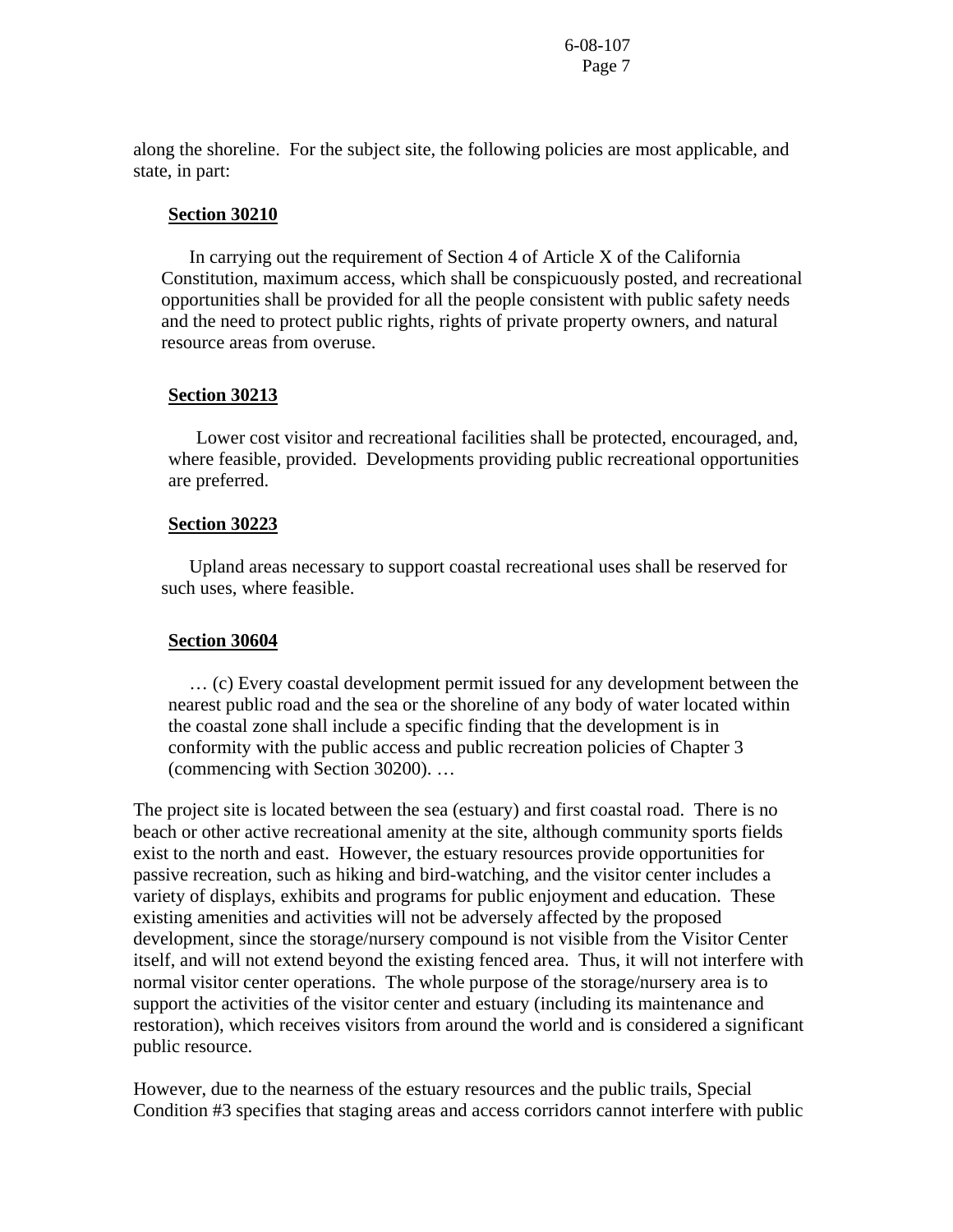access and that construction activities during avian breeding seasons may only occur with Resource Agency approval. The Commission thus finds that the proposed project will not have a significant adverse impact on existing public access in the area. Therefore, the Commission finds the development consistent with the cited access policies of the Coastal Act and, as required in Section 30604(c), consistent with all other public access and recreation policies as well.

 4. Environmentally Sensitive Habitats/ Wetlands. Section 30240 of the Coastal Act is applicable and states:

 (a) Environmentally sensitive habitat areas shall be protected against any significant disruption of habitat values, and only uses dependent on those resources shall be allowed within those areas.

 (b) Development in areas adjacent to environmentally sensitive habitat areas and parks and recreation areas shall be sited and designed to prevent impacts which would significantly degrade those areas, and shall be compatible with the continuance of those habitat and recreation areas.

The overall Tijuana Estuary includes many wetland and upland plant communities that would meet the definition of ESHA in the Coastal Act. However, none of these exist within the 100 foot distance from the project site, the area typically reserved as a buffer. In addition, all project activities will be contained within that fenced area, and should not result in any increased use of the storage/nursery site. Finally, the nursery consists of native plants only, and a special condition requires that any screening landscaping applied to the site also be native species only. Therefore, the Commission finds the development consistent with the cited ESHA policy of the Coastal Act, as conditioned.

 5. Local Coastal Planning. The project site is federal land which has been leased to California State Parks. It is not subject to any certified LCP, and lies fully within the Commission's original coastal development permit jurisdiction. As demonstrated in the previous findings, the proposal is fully consistent with all applicable Chapter 3 policies of the Coastal Act and is also consistent with the Tijuana River Comprehensive Management Plan. Therefore, the Commission finds that approval of the proposed development will not prejudice the ability of the Cities of Imperial Beach and San Diego to continue implementation of their certified LCPs in adjacent areas.

 6. Consistency with the California Environmental Quality Act (CEQA). Section 13096 of the Commission's Code of Regulations requires Commission approval of coastal development permits to be supported by a finding showing the permit to be consistent with any applicable requirements of the California Environmental Quality Act (CEQA). Section 21080.5(d)(2)(A) of CEQA prohibits a proposed development from being approved if there are feasible alternatives or feasible mitigation measures available which would substantially lessen any significant adverse effect which the activity may have on the environment.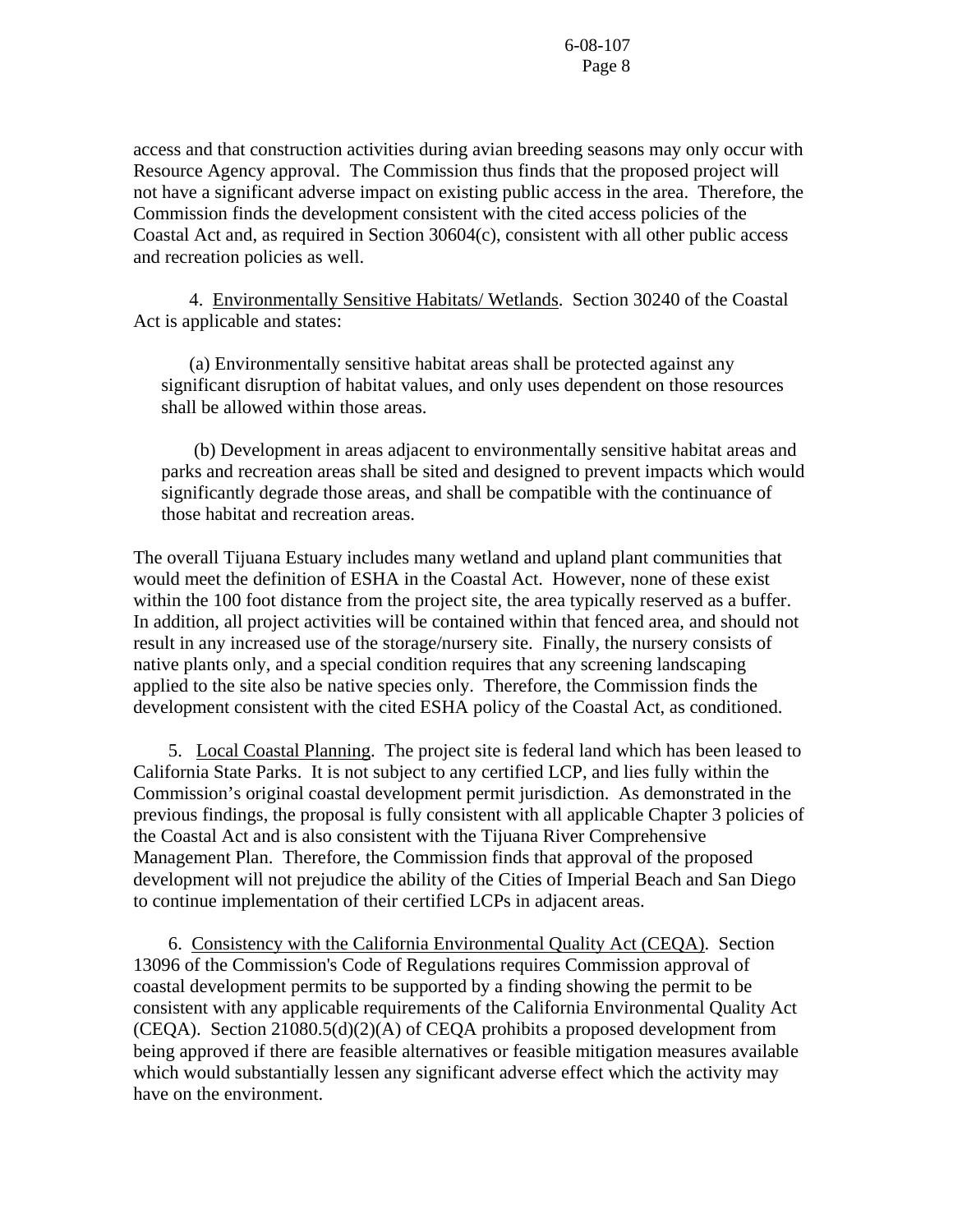As discussed herein, the proposed project, as conditioned, will not cause significant adverse impacts to the environment. Specifically, the project has been found consistent with the visual resource and public access policies of the Coastal Act, as conditioned to minimize view impacts. There are no feasible alternatives or mitigation measures available which would substantially lessen any significant adverse impact which the activity might have on the environment. Therefore, the Commission finds that the proposed project is the least environmentally damaging feasible alternative and is consistent with the requirements of the Coastal Act to conform to CEQA.

## STANDARD CONDITIONS:

- 1. Notice of Receipt and Acknowledgment. The permit is not valid and development shall not commence until a copy of the permit, signed by the permittee or authorized agent, acknowledging receipt of the permit and acceptance of the terms and conditions, is returned to the Commission office.
- 2. Expiration. If development has not commenced, the permit will expire two years from the date on which the Commission voted on the application. Development shall be pursued in a diligent manner and completed in a reasonable period of time. Application for extension of the permit must be made prior to the expiration date.
- 3. Interpretation. Any questions of intent or interpretation of any condition will be resolved by the Executive Director or the Commission.
- 4. Assignment. The permit may be assigned to any qualified person, provided assignee files with the Commission an affidavit accepting all terms and conditions of the permit.
- 5. Terms and Conditions Run with the Land. These terms and conditions shall be perpetual, and it is the intention of the Commission and the permittee to bind all future owners and possessors of the subject property to the terms and conditions.

<sup>(</sup>G:\San Diego\Reports\2008\6-08-107 State Parks storage stfrpt.doc)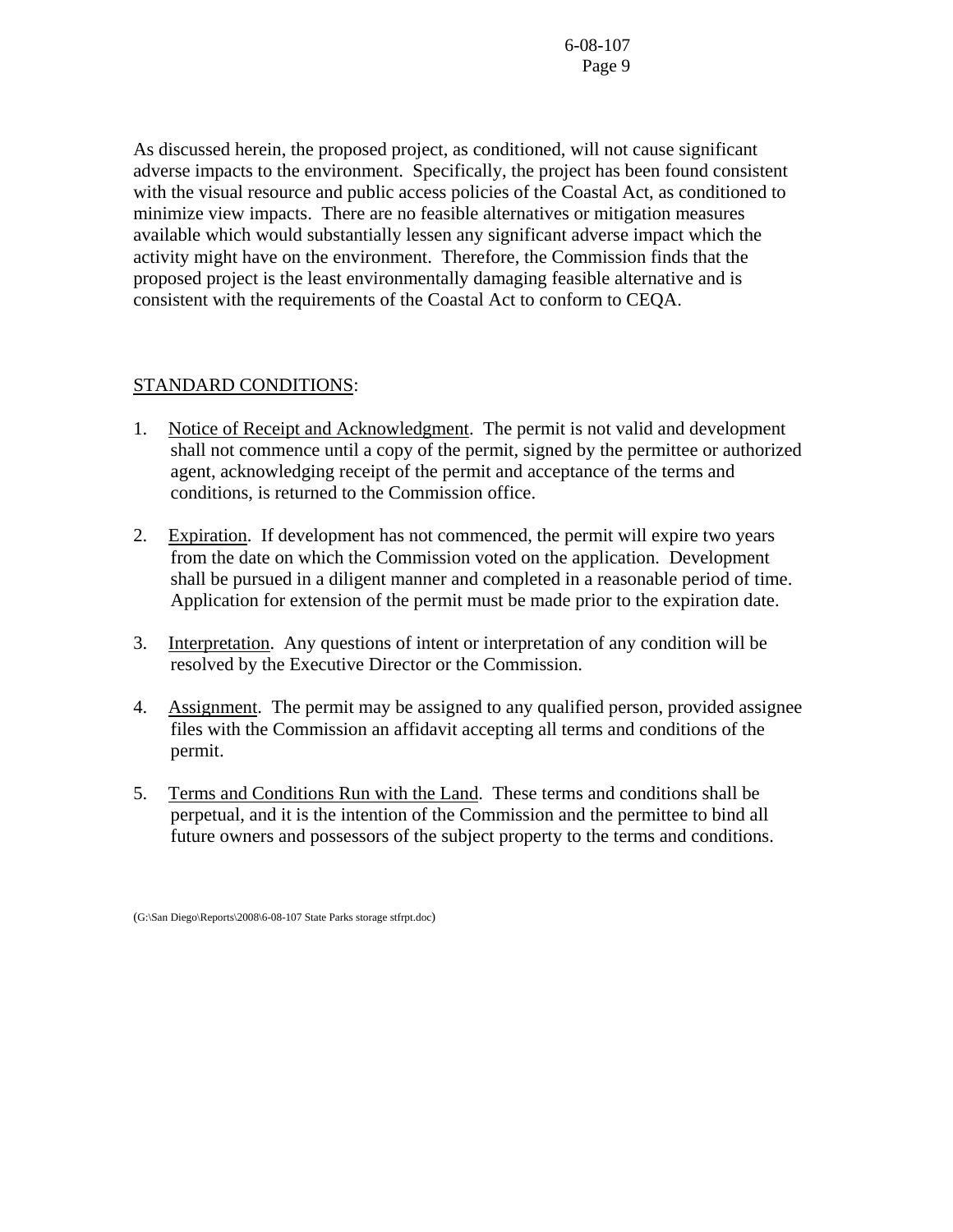

| <b>EXHIBIT NO.</b>            |  |
|-------------------------------|--|
| <b>APPLICATION NO.</b>        |  |
| 6-08-107                      |  |
| <b>Location Maps</b>          |  |
| California Coastal Commission |  |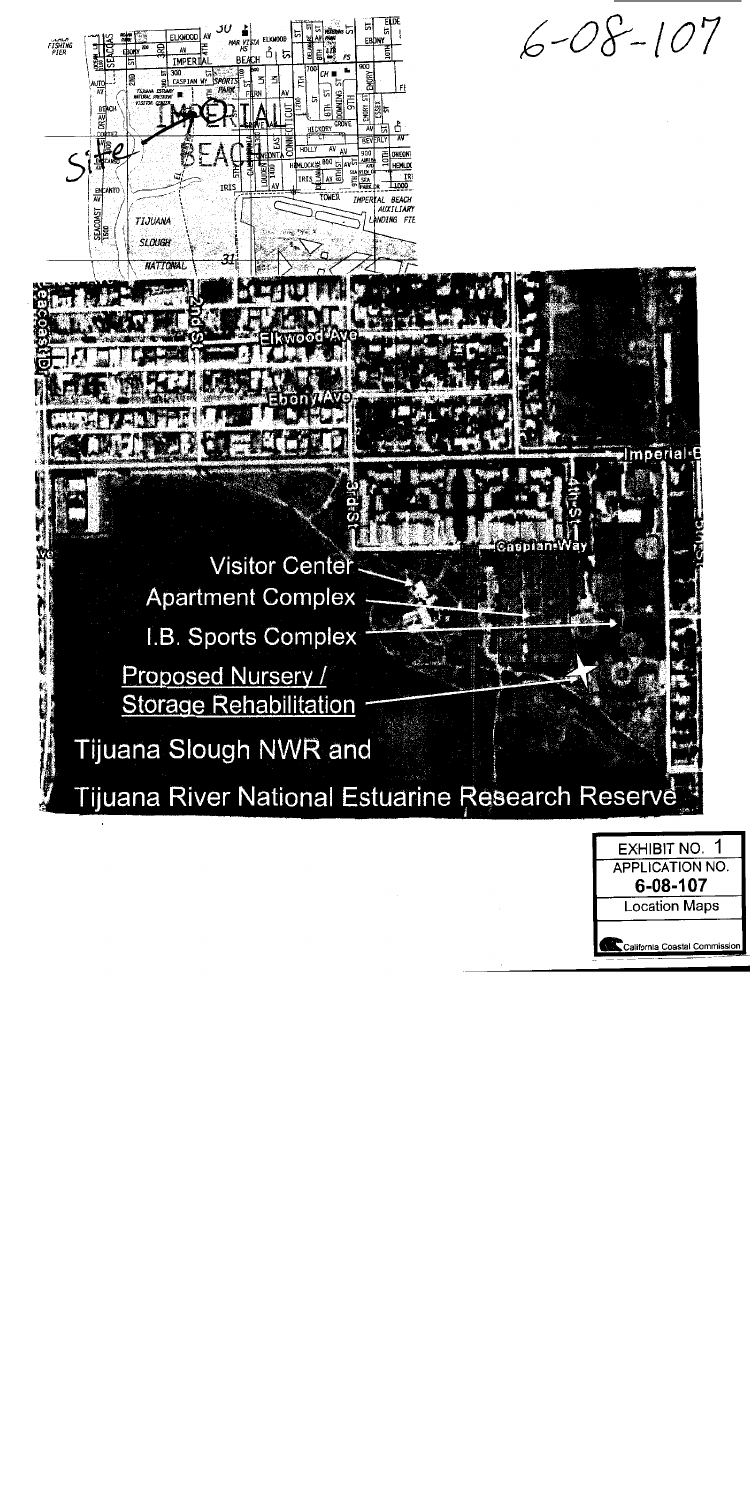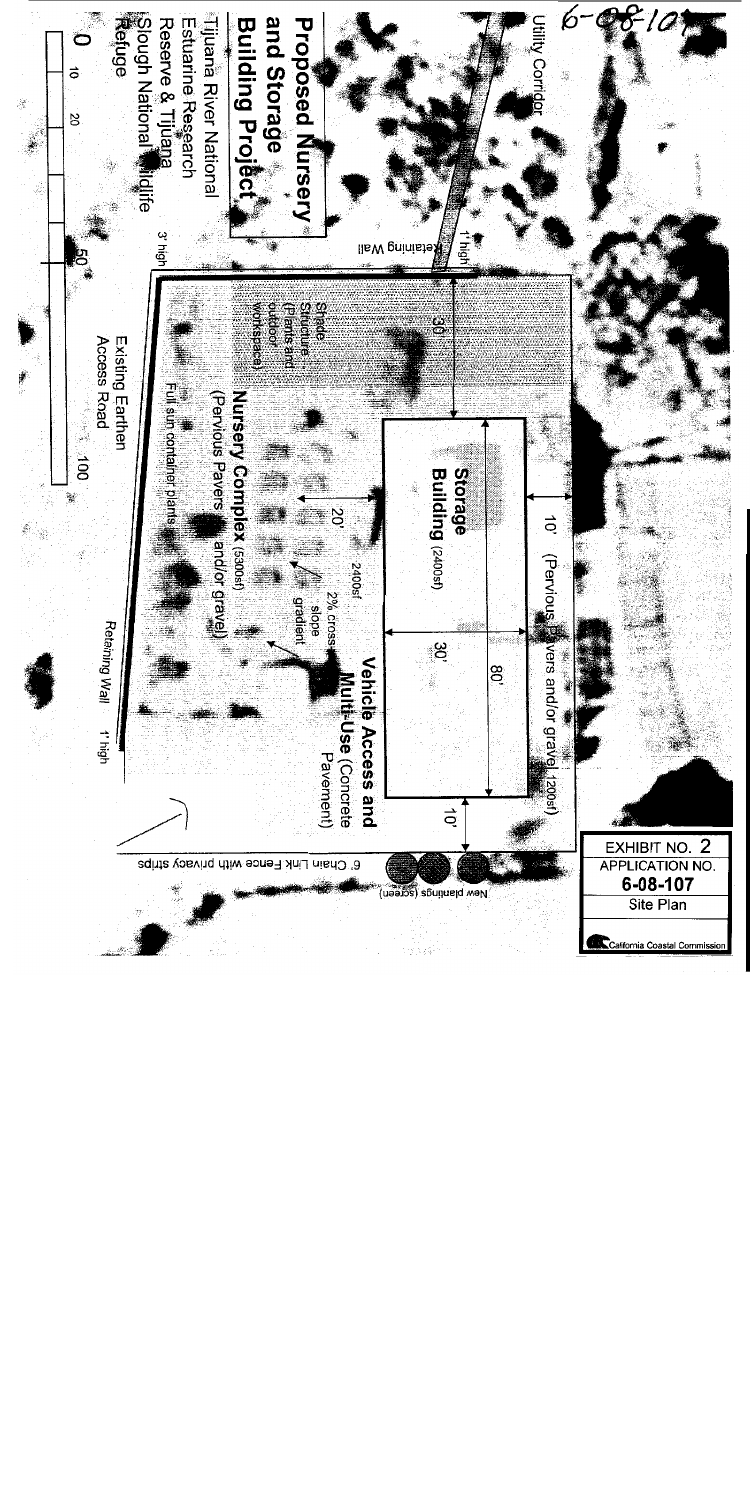

Looking South (Back of Proposed Storage Building)